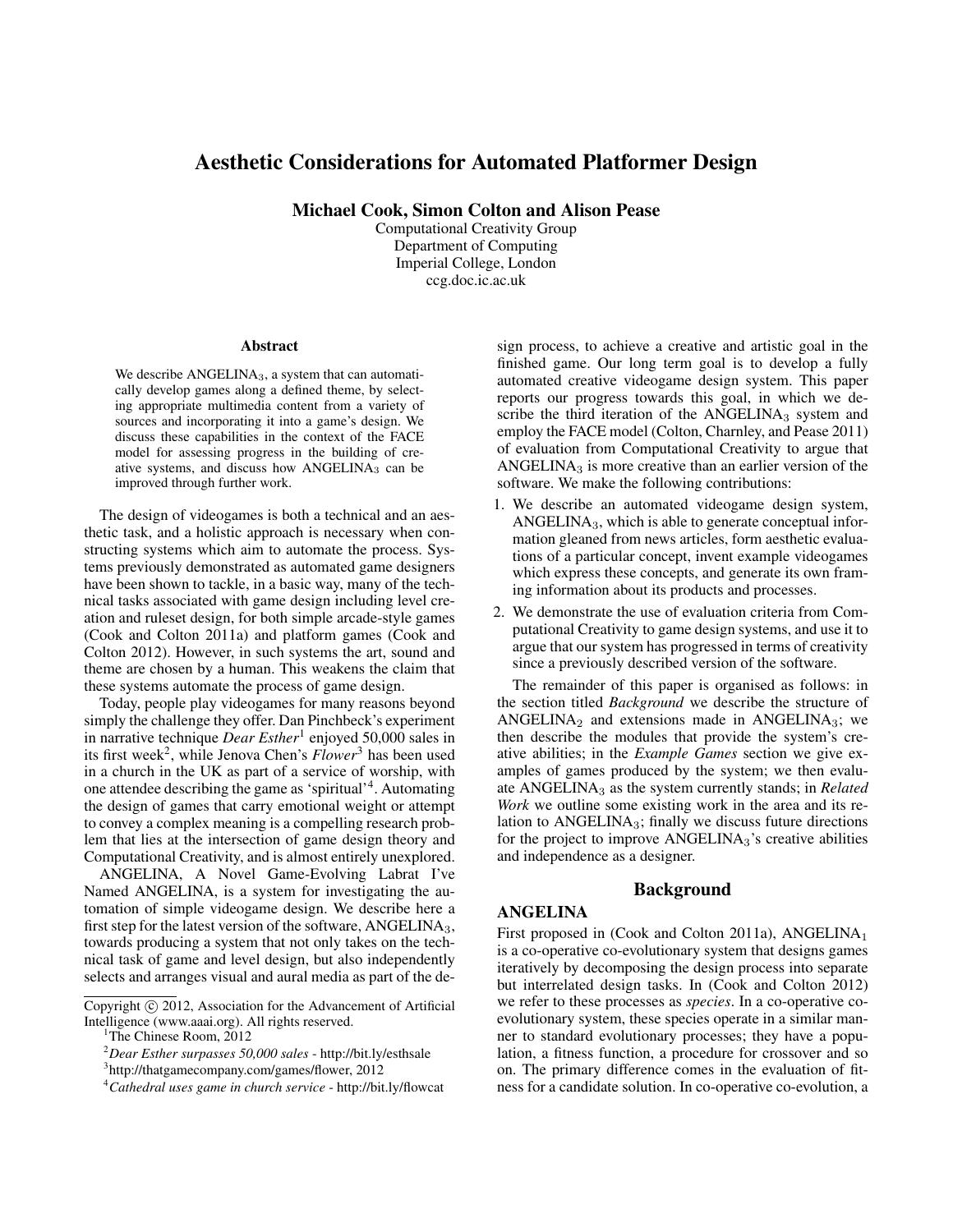candidate solution is evaluated alongside the highest-fitness members of all other species' populations, and the fitness of the overall resulting system is measured as well as fitness of the single species on its own. This allows fitness functions to take into account both individual performance as well as how well a solution *co-operates* with the solutions being produced by other species. Better co-operating individuals are preferentially selected, and over time solutions improve both on a species level and the inter-species level.

In (Cook and Colton 2011a), ANGELINA<sub>2</sub> used three species - Maps, Layouts and Powersets. Maps defined passable and impassable areas in the game world; Layouts defined the placement and design of enemies, as well as the player start and game exit; Powersets defined a set of powerup items which enhanced the player's abilities and enabled them to complete levels. For further details on these species, their representation within the system and their evaluation via fitness functions, see (Cook and Colton 2012).

As with the previous version, games produced by ANGELINA $_3$  are 2D platform games based on the Metroidvania genre: players are tasked with finding a goal somewhere in the game; initially the player's access to regions of the game are restricted by their abilities, such as the height they jump to. By collecting powerups, the player's abilities change and new areas of the world become accessible. Some simple combat is included, although these only serve as temporary hindrances as the player cannot die. Further description of the games can be found in (Cook and Colton 2012).

#### The FACE Model

The evaluation of creativity in systems is an active area of research (see (Jordanous 2012, Chapter 2) for an overview), and only two frameworks have achieved take-up by the community: Ritchie's artefact-based criteria (Ritchie 2001) and Colton's creative tripod (Colton 2008). In the creative tripod, Colton argues that if the system exhibits skill, appreciation and imagination then it will be perceived as creative.

The recent FACE model (Colton, Charnley, and Pease 2011) extends the creative tripod by breaking down the creative act into constituent parts and providing computational interpretations of each aspect, inspired by the psychology of human creativity and analyses of acts of human creativity ((Pease and Colton 2011) for details). It breaks down creative acts into 8 types of generative acts producing:

- F*<sup>p</sup>*: a method for generating framing information
- $F^g$ : an item of framing information for A/C/E  $p/g$ <br>A<sup>*p*</sup>: a method for generating aesthetic measures
- $A^p$ : a method for generating aesthetic measures  $A^g$ : an aesthetic measure for process or product
- $A^g$ : an aesthetic measure for process or product  $C^p$ : a method for generating concepts
- $C^p$ : a method for generating concepts<br> $C^g$ : a concept
- $C^g$ : a concept<br> $E^p$ : a method
- $E^p$ : a method for generating expressions of a concept  $E^g$ : an expression of a concept
- E*<sup>g</sup>*: an expression of a concept

Creative episodes are then expressed in terms of tuples of at least one of these types of generative acts (not necessarily all). For instance, the creation of the notion of prime numbers involved the invention of the *concept* (prime number)  $(C<sup>g</sup>)$ ; finding *examples* of the concept  $(E<sup>g</sup>)$ , and inventing ways of generating further primes (E*<sup>p</sup>*).

The FACE model affords the comparison of two creative systems, which may be versions of the same software. In particular, under a straightforward cumulative approach, a system which performs the creative act comprising three generative acts:  $\langle A^g; C^g; E^g \rangle$  might be seen as more creative than one which only performs creative acts  $\langle C^g; E^g \rangle$ .

Note that the FACE model does not take into account the quality of the artefacts produced. It is designed to gauge the progress of the system itself, and the authors acknowledge in (Colton and Wiggins 2012) that the quality of any generated artefacts may drop in line with initial increases in the creativity of the system. They liken this to the phenomena of latent heat in thermodynamics: "*as the creative responsibility... increases, the value of its output does not (initially) increase, much as heat input to a substance on the boundary of state change does not increase temperature*".

# Towards a fully automated creative videogame design system

In this section we briefly describe the additions to ANGELINA3's co-operative co-evolutionary system that facilitate increased creativity. We then go on to describe the processes that allow the system to make creative decisions, obtain media resources, and create a themed game.

#### Creativity and Evolution

In order to integrate downloaded resources into the design of a game, we have added a fourth species to the co-operative co-evolutionary system, which evolves Artistic Direction objects. A single Artistic Direction (AD) is a set of Image-Placement and SoundPlacement objects that define the positioning of media content within a game. ImagePlacements define co-ordinates for an image's position in the game, as well as width and height parameters that define how the image is scaled. Images are invisible by default and fade into view when the player passes over them in the game. Sound-Placements define co-ordinates for a sound effect's position in the game, as well as a range parameter that defines a region around the sound effect's position. When a player enters this region, the sound effect begins to play.

Crossover of two AD solutions employs uniform crossover across the concatenated lists of Image- and Sound-Placements, while mutation randomly selects one or more Placement objects and randomly adjusts their co-ordinate values or other parameters. In order to evaluate a Placement object, we first ensure it is not overlapping with any other Placement objects, or overlapping with the edge of the game world. We also use data from the Map species to penalise ImagePlacement objects which overlap with game tiles (as this would obscure their view). ANGELINA $_3$  generates reachability maps by simulating the player's path around the game world, and this data is also used in the evaluation function to ensure that all Placement objects can be triggered by the player in a standard playthrough.

#### Media Acquisition and Use

Currently, the starting point for any execution of ANGELINA $_3$  is the website of The Guardian newspaper,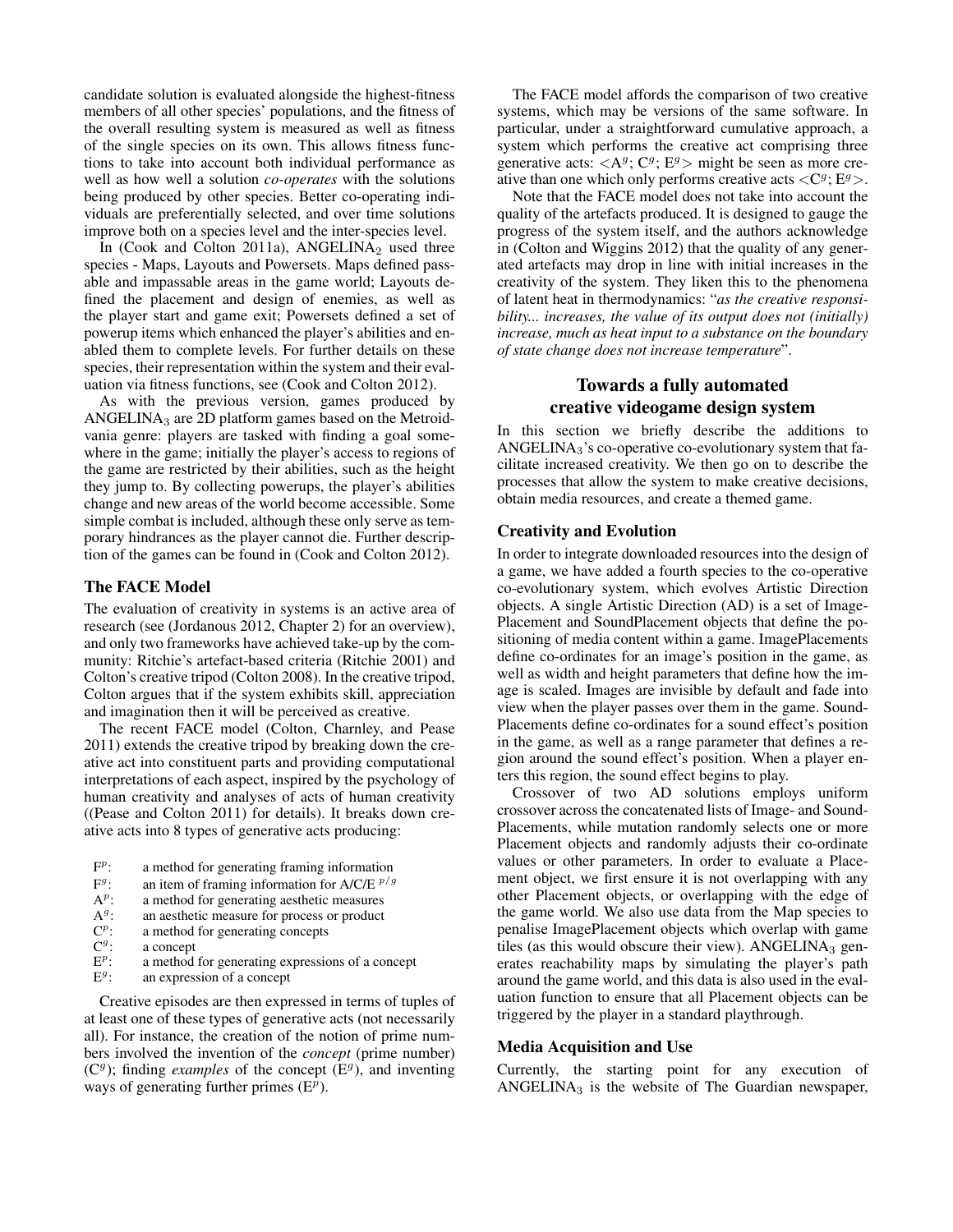

Figure 1: Two images of the British Prime Minister. Left: augmented with 'happy'. Right: augmented with 'angry'.

inspired by a collage-generator described in (Krzeczkowska et al. 2010) that created image mashups using current news stories. ANGELINA<sub>3</sub> reads the current top five news headlines, and ranks them as follows. Articles which feature tags ANGELINA<sub>3</sub> has no record of seeing before are considered more interesting, but the system will also use a sentiment analysis technique to query Twitter about people whose names it has heard of before. If  $\triangle$ NGELINA<sub>3</sub> detects a shift in opinion about a person, that raises how interesting an article is, as described below.

Once ANGELINA<sub>3</sub> has selected an article to use, it extracts the headline, the body text, and the set of tags which the Guardian has assigned to the article. Because tags summarise the article's contents, they provide a useful shorthand for the topics the article covers. Once the system has collected this data from the article, it then proceeds through several media acquisition phases to obtain resources for use in the game's design. These are outlined below.

## Country Detection

ANGELINA $_3$  identifies a word as a country by using the Wikipedia list of sovereign states. Once a country has been identified, ANGELINA<sub>3</sub> uses another Wikipedia page to convert a country's name into its adjectival form, *C*, which it uses to search Flickr using the term "*C* landscape". It selects a result to be used as a background image for the game.

## Person Detection & Sentiment Analysis

We consider a person notable if they have a Wikipedia page. Using this as a metric,  $ANGELINA_3$  can detect if a tag refers to a person by checking Wikipedia for the existence of a page about them. The system then attempts to gauge whether a person is liked or not by the general populace. This is done via a basic sentiment analysis of Twitter. For a person *P*, ANGELINA<sup>3</sup> searches Twitter for popular tweets matching the search term "*P* is". For each tweet, it collects the word directly following the search term into a set of words, *Q*, and then calculates an average emotional weight for the set *Q* using the AFINN database (a collection of 2477 words with hand-assigned valences) (Nielsen 2011). This average is then used to update a database of prevailing opinion that is persistent across all executions of ANGELINA3.

The sentiment and the collected data about a person is used in two ways. Firstly, in the event that no country is

found in the story tags,  $ANGELINA<sub>3</sub>$  can use a person's nationality as a basis for a background image search. Secondly, ANGELINA<sup>3</sup> will select images of this person for integration into the game. We employ an augmented search technique as described in (Cook and Colton 2011b) to emphasise an emotion based on the sentiments recorded. If negative sentiments were recorded, the search was augmented with 'angry'; if positive, the search was augmented with 'happy'. The intention here is to present an image of the person likely to elicit the sentiment popularly held about them - seeing an angry face is likely to present the person negatively. Figure 1 shows a sample augmented search.

## General Tag Use

If a tag refers to neither a country nor a person, ANGELINA<sub>3</sub> uses it as a basis for searching online image and sound databases for relevant media to use in the game. Image searches were performed using Google Images, while the FreeSound database<sup>5</sup> was used for sound effects.

ANGELINA<sub>3</sub> can preferentially select tags as being the focus of a game, which leads to the inclusion of more image and sound resources bearing those tags. The software has different methods for choosing a focus - it can prioritise the inclusion of tags which appear in the headline, tags which appear frequently in the body text, or tags which are less common words in general English. This emphasis on certain tags changes the balance of a game's aesthetic by exposing the player to far more images or sounds of a certain kind.

## Title Generation

 $ANGELINA<sub>3</sub>$  has two methods it can use to generate a title for a game. The first approach is to attempt to generate a pun based on one of the tags attached to the article. For each tag, the system queries the RhymeZone<sup>6</sup> and WikiRhymer<sup>7</sup> databases for a list of perfect rhymes for the tag. It then uses the list to search four corpora of pop culture phrases: the Guardian's *1000 Songs To Hear Before You Die*; the NY Times' *Top 1000 Films*; Tony Mott's book *1001 Videogames You Must Play Before You Die*; and WikiRhymer's own database of common phrases or proverbs. If  $\triangle A\triangle B\triangle I$ finds any matches, it substitutes the original tag for the rhyming word, which it adds to a list of possibilities and randomly selects one after completing its search.

If no rhyme matches are found, it uses an alternative approach that employs the TextRank algorithm outlined in (Mihalcea and Tarau 2004). By concatenating the headline and body text and performing a TextRank search on it, ANGELINA<sup>3</sup> receives a set of phrases and words ordered by importance as assessed by TextRank. Using a method similar to that described in (Colton, Goodwin, and Veale 2012), we analyse the results of TextRank using the Kilgariff database of word frequencies<sup>8</sup> to assess how common each word is in the English language. Through initial experimentation, we found that by ordering the TextRank results based

<sup>5</sup> http://www.freesound.org

<sup>6</sup> http://www.rhymezone.com

<sup>7</sup> http://wikirhymer.com/

<sup>8</sup> http://www.kilgarriff.co.uk/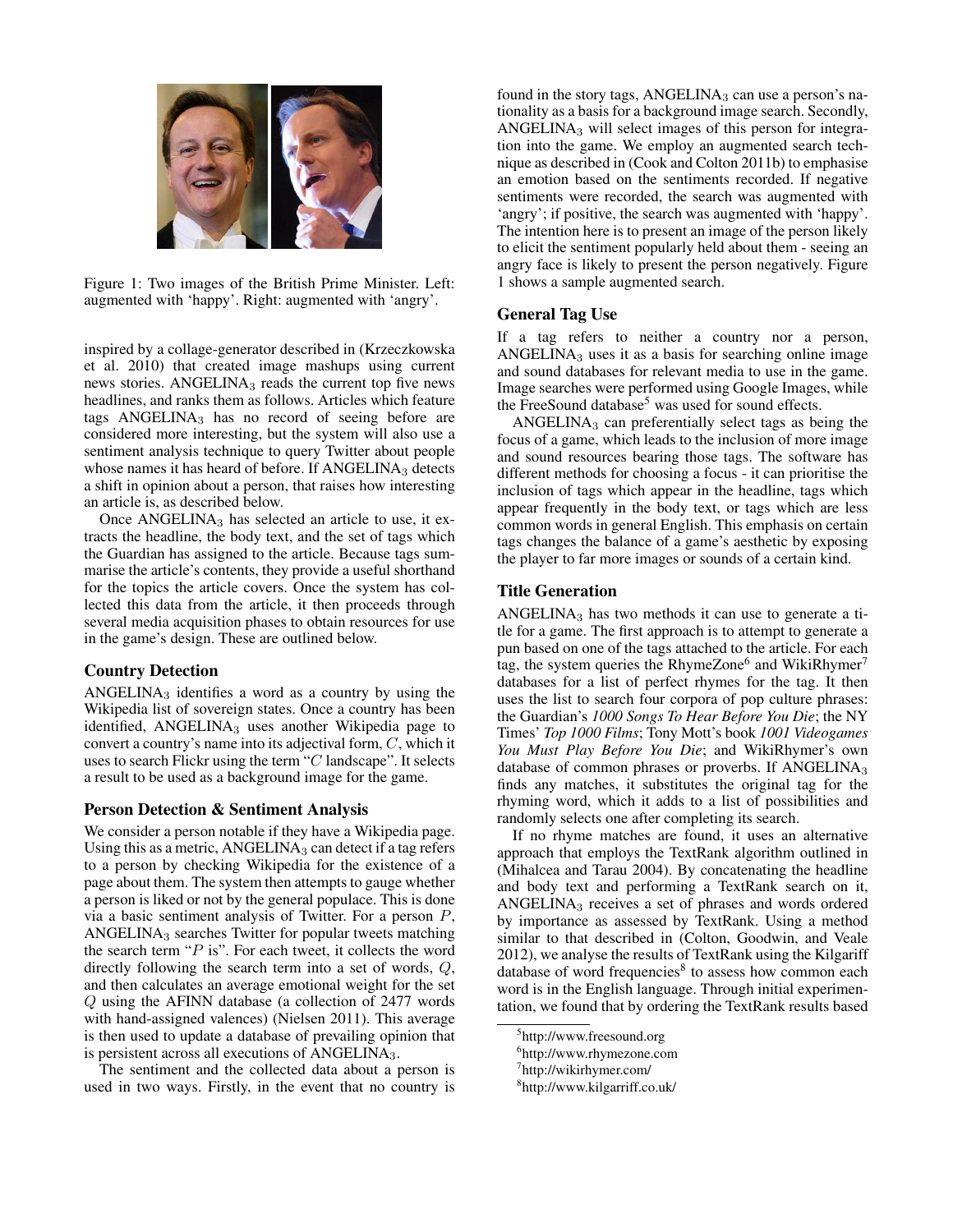I was reading the Guardian website today when I came across a story titled "Obama to urge Afghan president Karzai to push for Taliban settlement". It interested me because I'd read the other articles that day, and I prefer reading new things for inspiration. I looked for images of United States landscape for the background because it was mentioned in the article. I also wanted to include some of the important people from the article. For example, I looked for photographs of Barack Obama. I searched for happy photos of the person because I like them. I also focused on Afghanistan because it was mentioned in the article a lot.

Figure 2: An excerpt from the commentary for the game *Hot NATO*

on how common their words are in written English and selecting phrases from the middle of this list produced titles which were neither overspecific nor too general.

## Music Selection

ANGELINA<sup>3</sup> uses a collection of Creative Commons music by Kevin Macleod<sup>9</sup>. By running the body text of the Guardian article through the AFINN database, the system can gauge an average tone of the article. If the tone is positive, it selects a piece of music that is upbeat or bright. If the tone is negative, it chooses a suspenseful piece. Selections are made at random from tracks tagged with that emotion.

## Commentary Generation

After the generation of a game  $ANGELINA<sub>3</sub>$  is able to create a commentary describing the creative process, inspired by the commentaries generated in (Colton, Goodwin, and Veale 2012). During the production of the game ANGELINA $_3$  records decisions as well as the justifications for them, logging them for synthesis into a templated commentary. The system then replaces segments of the commentary template with the appropriate contextual information.

The commentaries mention both static features of the creative process, such as the headline of the story, as well as decisions made by the system such as the reasons for selecting an article or tags which were focused on in depth by ANGELINA3. Figure 2 shows an example commentary.

# Example Games

In this section we give two examples of games produced by the system, selected by hand from a week of daily executions of ANGELINA<sub>3</sub>.

# Sex, Lies and Rape

On May 8th 2012 nine men were convicted in the UK of sexually exploiting young girls in Greater Manchester. The Guardian reported on the story under the headline *Rochdale gang found guilty of sexually exploiting girls*. ANGELINA<sup>3</sup> retrieved the article, along with the tags *Crime, Police,*



Figure 3: A screenshot from *Sex, Lies and Rape*. The title comes from the 1989 film *Sex, Lies and Videotape*.



Figure 4: A screenshot from *The Conservation of Emily*, named after the 1964 film *The Americanization of Emily*.

*Child Protection, Children* and *Social Care*, and created a game called *Sex, Lies and Rape*. It can be played online at http://www.gamesbyangelina.org/aiide/slar.

Because no country is explicitly mentioned in the headline or tags, and no people are named,  $ANGELINA<sub>3</sub>$  retrieves a generic landscape image for the background of the game. A suspenseful piece of music was selected because the overall tone of the article is judged to be negative. Images were selected based on the tags, including a cartoon of a criminal; a drawing of two parents protecting a child; a photograph of a young girl with the text 'Because nothing matters more' underneath it; and a painting by Titian depicting the rape of Lucretia. There is one sound effect that can be triggered by the player - a children's song being sung in Greenlandic. Figure 3 shows a screenshot from this game.

## The Conservation of Emily

On May 10th 2012 Lord Mandelson, a peer in the UK's House of Lords, admitted that he was working for a multinational firm accused of illegal logging activities. The Guardian reported on the story under the headline *Lord Mandelson confirms he is advising company accused of illegal logging*. ANGELINA<sup>3</sup> retrieved the article, along with the tags *Peter Mandelson, Greenpeace, Activism, Deforestation, Endangered Habitats, Endangered Species, Conservation, Forests* and *Animals*, and created a game called *The Conservation of Emily*. It can be played online at

<sup>9</sup> http://www.incompetech.org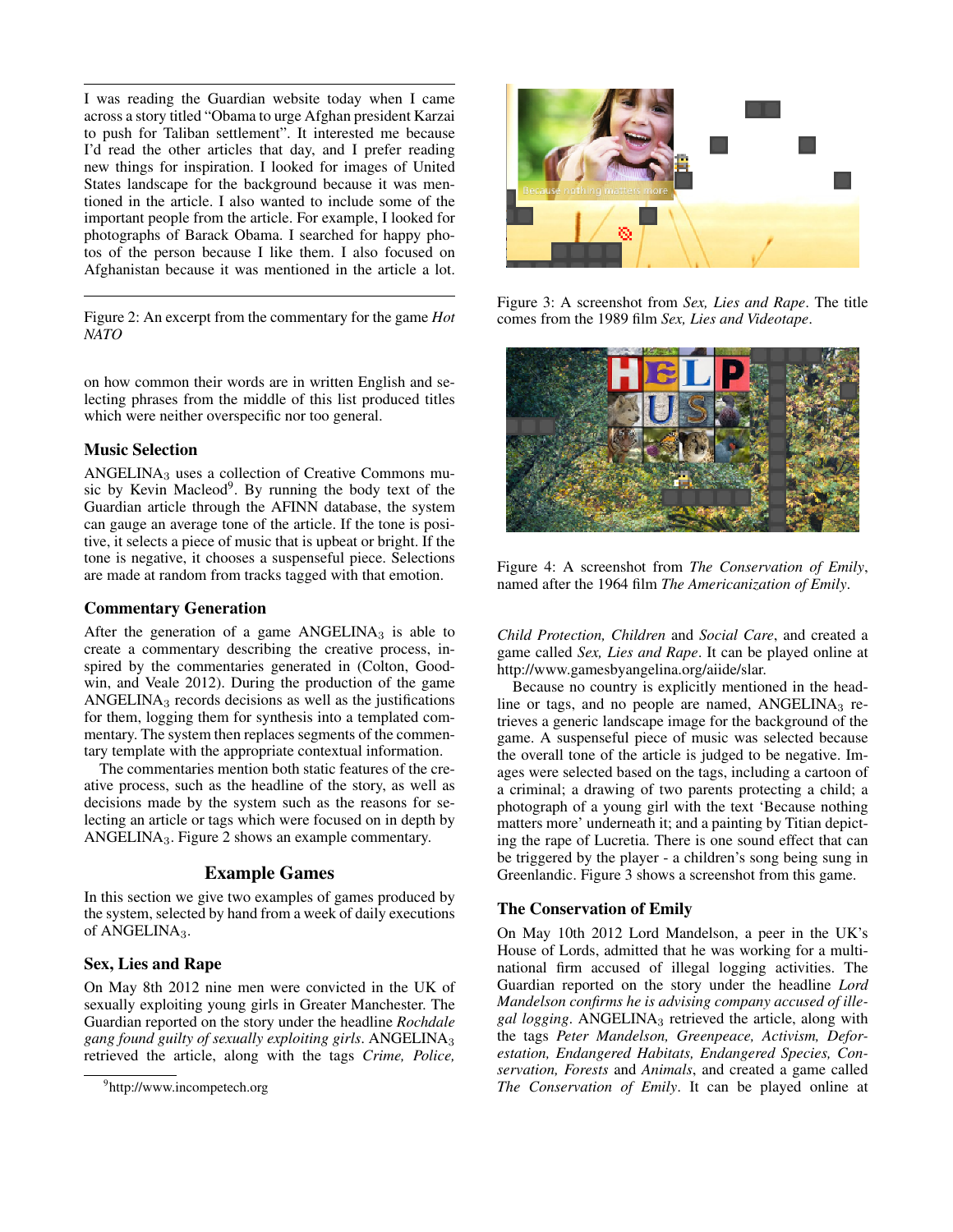http://www.gamesbyangelina.org/aiide/emily.

No country is mentioned in the tags, however Peter Mandelson is identified as being English, so a picture of the English countryside is retrieved and used as background. The article is assessed as being negative in tone, so a suspenseful piece of music is selected. Ambient rainforest sound effects and birds singing can be found throughout the level, as well as a man screaming. Inset images retrieved for the story's tags include some small animals; a photograph of Peter Mandelson; a collage of animals with the words 'Help Us' in the centre; and a placard reading 'Oil Fuels War'. Figure 4 shows a screenshot from this game.

#### Evaluation - The FACE Model

We have evaluated our system with respect to the FACE model introduced in the background section. We break this down into four parts and discuss ANGELINA<sub>3</sub>'s functionality with respect to generating particular types of product. Evaluating  $ANGELINA<sub>3</sub>$  under such a model provides a formalised manner in which to compare different approaches to automated game design and allows us to better chart future directions for the system's development.

Concept ANGELINA<sub>3</sub> produces videogames which attempt to convey a sentiment about a particular person, which we represent as a concept under the FACE model, of which a videogame is an expression. ANGELINA contributes to this concept by acquiring information about particular people, evaluating sentiments and using them to inform the design process, which represents a (C*<sup>g</sup>*) act.

Examples By designing games that follow basic tenets of Metroidvania design, as described in (Cook and Colton 2012), as well as producing games that feature content directly inspired by a current news event,  $ANGELINA<sub>3</sub>$ demonstrates an ability to produce basic expressions of concepts (E*<sup>g</sup>*) such as platformer videogames with a consistent theme and mood.

**Aesthetic** The aesthetic judgement  $(A<sup>g</sup>)$  of whether a game or a set of media convey a sentiment about a person is used in the media acquisition stage of  $ANGELINA<sub>3</sub>$ . Although it is not integrated fully into the evolutionary design process, it contributes to the production of the final game by helping evaluate the media that are selected for inclusion in the game's design. We discuss the expansion of aesthetic judgements in ANGELINA<sub>3</sub>as part of future work.

**Framing information** ANGELINA<sub>3</sub> can generate framing information  $(F<sup>g</sup>)$  in the form of commentaries and titles that reference both popular culture and the news articles that served as inspiration, as well as justifying decisions that affected the outcome of the generative process. In Figure 2 the commentary states that 'I searched for happy photos of the person because I like them.' which shows the system can justify design decisions with reference to a particular concept.

## **Discussion**

ANGELINA $_3$ is the result of our attempt to build a system that can make decisions, implement them in an artefact, and justify them after the fact. In terms of the FACE model, ANGELINA3has functionality in some aspect of four generative acts on the product level:  $\langle F^g; A^g; C^g; E^g \rangle$ . In terms of the cumulative approach described in the Background section, we can compare  $ANGELINA<sub>3</sub>$  to the version of the software described in (Cook and Colton 2012), ANGELINA2, which is only capable of generating expressions of the Metroidvania genre in the form of playable games ( $E<sup>g</sup>$ ). ANGELINA<sub>2</sub> is unable to make decisions or alterations to its design process, nor is it able to produce information framing the process after the fact, meaning the system neither employs the use of aesthetic values nor generates framing information whilst designing a game. Thus, the creative act undertaken by  $ANGELINA<sub>2</sub>$  can be expressed solely by the tuple  $\langle E^g \rangle$  and ANGELINA<sub>3</sub> is therefore an advance on this work.

Note that  $ANGELINA<sub>3</sub>$  does not invent any of its own processes (these are human-developed), suggesting areas for further work.

#### Related Work

In (Treanor et al. 2012) the authors describe Game-O-Matic, a system for assisting in the production of *newsgames*; games which are designed to highlight a current news story, often created in conjunction with journalists to complement traditional journalism. A human describes relationships between two or more real-world concepts (such as *protesters* and *police*) and the tool attempts to design a game in which the mechanics of gameplay reflect these relationships. Although both (Treanor et al. 2012) and ANGELINA share news stories as their subject matter, the aims of the research projects are quite divergent. Game-O-Matic's intention is to provide a tool for assistive game design, whereas our aim with ANGELINA is to create software that can design independently about general themes or topic areas. We chose news stories as source material here due to the richness of the data associated with them in the form of current social discourse and available multimedia.

Game-O-Matic uses a human-defined set of verbs and mechanics in order to construct possible gameplay scenarios, but in doing so designs games which convey meaning through their mechanics. In one example in (Treanor et al. 2012), the player plays as a protester and must avoid the police entities that are on-screen. ANGELINA's theming is far more aesthetic at this point, and does not affect the way the player interacts with the game on a mechanical level. This is discussed in further work as an area for development.

In (Nelson and Mateas 2007), the authors describe a system that generates simple games based on keyword nouns and verbs, such as *shoot* and *pheasant*. The system employs the WordNet corpus to link nouns and verbs to a set of preknown game mechanics and nouns, from which it produces a small game. This gives the system a lot of flexibility, and also allows the games produced to have some visual components, such as a picture of a bird for the keyword 'pheasant'. However, the games never increase in complexity beyond a simple minigame, and the creative variation in the games is restricted to visual and mechanical components only.